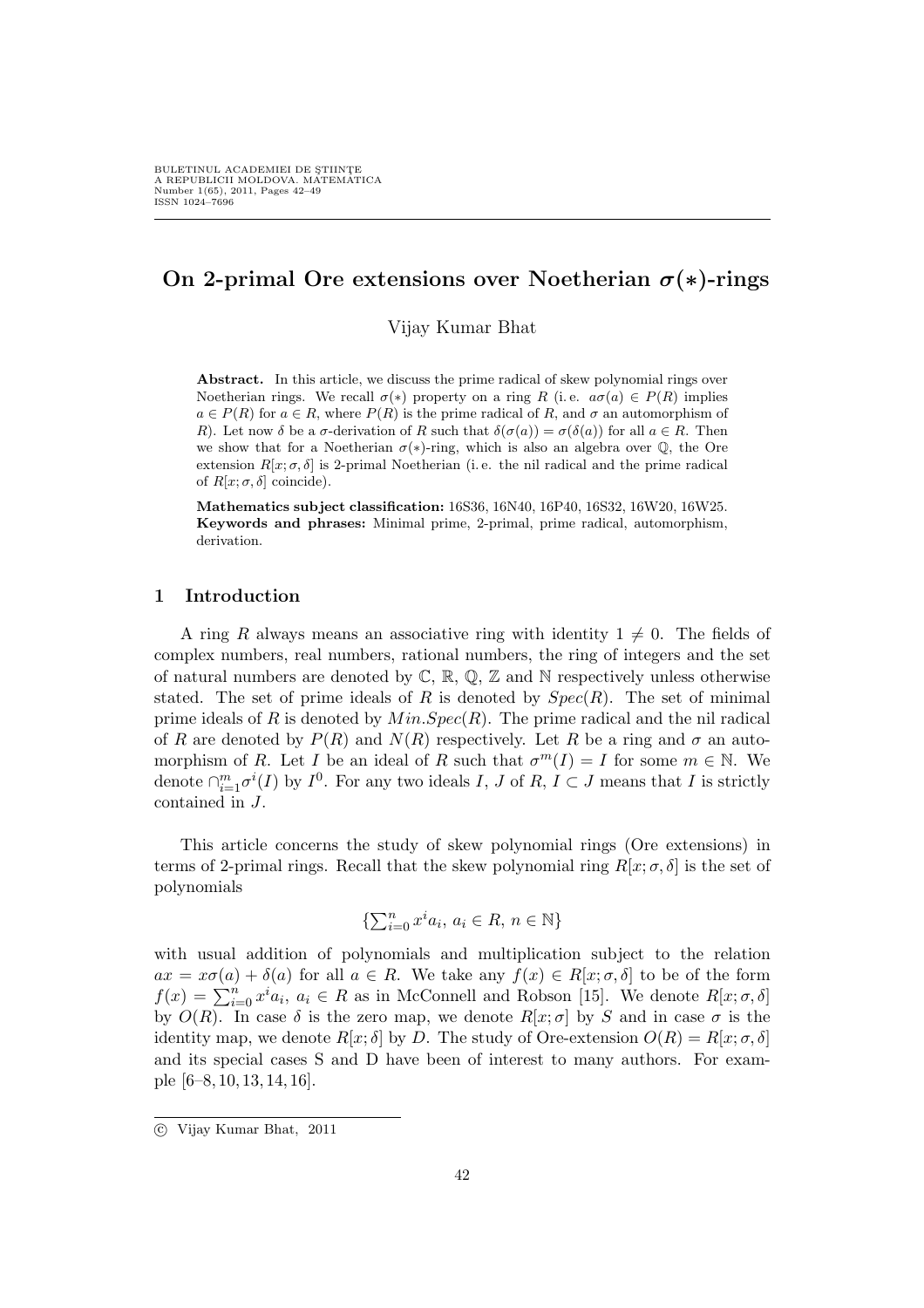2-primal rings have been studied in recent years and are being treated by authors for different structures. In [14], Greg Marks discusses the 2-primal property of  $R[x; \sigma, \delta]$ , where R is a local ring,  $\sigma$  an automorphism of R and  $\delta$  a  $\sigma$ -derivation of R. In Greg Marks [14], it has been shown that for a local ring R with a nilpotent maximal ideal, the Ore extension  $R[x; \sigma, \delta]$  will or will not be 2-primal depending on the δ-stability of the maximal ideal of R. In the case where  $R[x; \sigma, \delta]$  is 2-primal, it will satisfy an even stronger condition; in the case where  $R[x; \sigma, \delta]$  is not 2-primal, it will fail to satisfy an even weaker condition.

Minimal prime ideals of 2-primal rings have been discussed by Kim and Kwak in [11]. 2-primal near rings have been discussed by Argac and Groenewald in [1]. Recall that a ring R is 2-primal if and only if  $N(R) = P(R)$ , i.e. if the prime radical is a completely semiprime ideal. An ideal  $I$  of a ring  $R$  is called completely semiprime if  $a^2 \in I$  implies  $a \in I$  for  $a \in R$ . We also note that a reduced ring is 2-primal and a commutative ring is also 2-primal. For further details on 2-primal rings, we refer the reader to  $[1-3, 11, 14]$ .

Before proving the main result, we find a relation between the minimal prime ideals of R and those of the Ore extension  $R[x; \sigma, \delta]$ , where R is a Noetherian Q-algebra, σ an automorphism of R and δ a σ-derivation of R such that δ(σ(a)) = σ(δ(a)) for all  $a \in R$ . This is proved in Theorem 3.

 $\sigma(*)$ -rings: Let R be a ring and  $\sigma$  an endomorphism of R. Then  $\sigma$  is said to be a rigid endomorphism if  $a\sigma(a) = 0$  implies that  $a = 0$ , for  $a \in R$ , and R is said to be a  $\sigma$ -rigid ring (Krempa [12]).

For example let  $R = \mathbb{C}$ , and  $\sigma : \mathbb{C} \to \mathbb{C}$  be the map defined by  $\sigma(a+ib) = a-ib$ ,  $a, b \in \mathbb{R}$ . Then it can be seen that  $\sigma$  is a rigid endomorphism of R.

In Theorem 3.3 of [12], Krempa has proved the following:

Let R be a ring, let  $\sigma$  be an endomorphism and  $\delta$  a  $\sigma$ -derivation of R. If  $\sigma$  is a monomorphism, then the skew polynomial ring  $R[x; \sigma, \delta]$  is reduced if and only if R is reduced and  $\sigma$  is rigid. Under this conditions any minimal prime ideal (annihilator) of  $R[x; \sigma; \delta]$  is of the form  $P[x; \sigma; \delta]$  where P is a minimal prime ideal (annihilator) in R.

In [13], Kwak defines a  $\sigma(*)$ -ring R to be a ring in which  $a\sigma(a) \in P(R)$  implies  $a \in P(R)$  for  $a \in R$ .

**Example 1.** Let  $R = \begin{pmatrix} F & F \\ 0 & F \end{pmatrix}$  $0$  F ), where F is a field. Then  $P(R) = \begin{pmatrix} 0 & F \\ 0 & 0 \end{pmatrix}$  $\begin{pmatrix} 0 & F \\ 0 & 0 \end{pmatrix}$  Let  $\sigma: R \to R$  be defined by  $\sigma$  $\begin{array}{c} a \end{array}$ <br> $\begin{array}{c} a \end{array}$  $0 \quad c$  $\sqrt{2}$ =  $\overline{a}$ a 0  $0 \quad c$  $\mathbf{r}$ . Then it can be seen that  $\sigma$  is an endomorphism of R and R is a  $\sigma(*)$ -ring.

 $\overline{a}$ We note that the above ring is not  $\sigma$ -rigid. For let  $0 \neq a \in F$ . Then  $0 \quad a$ We note that the  $\begin{pmatrix} 0 & a \\ 0 & 0 \end{pmatrix} \sigma \begin{pmatrix} 0 & a \\ 0 & 0 \end{pmatrix}$  $\begin{pmatrix} 0 & a \ 0 & 0 \end{pmatrix} = \begin{pmatrix} 0 & 0 \ 0 & 0 \end{pmatrix}$  $\begin{pmatrix} 0 & 0 \\ 0 & 0 \end{pmatrix}$ , but  $\begin{pmatrix} 0 & a \\ 0 & 0 \end{pmatrix}$ d. For let  $0 \neq a \in$ <br>  $\begin{pmatrix} 0 & a \\ 0 & 0 \end{pmatrix} \neq \begin{pmatrix} 0 & 0 \\ 0 & 0 \end{pmatrix}$  $a \in F$ .<br>  $\begin{pmatrix} 0 & 0 \\ 0 & 0 \end{pmatrix}$ .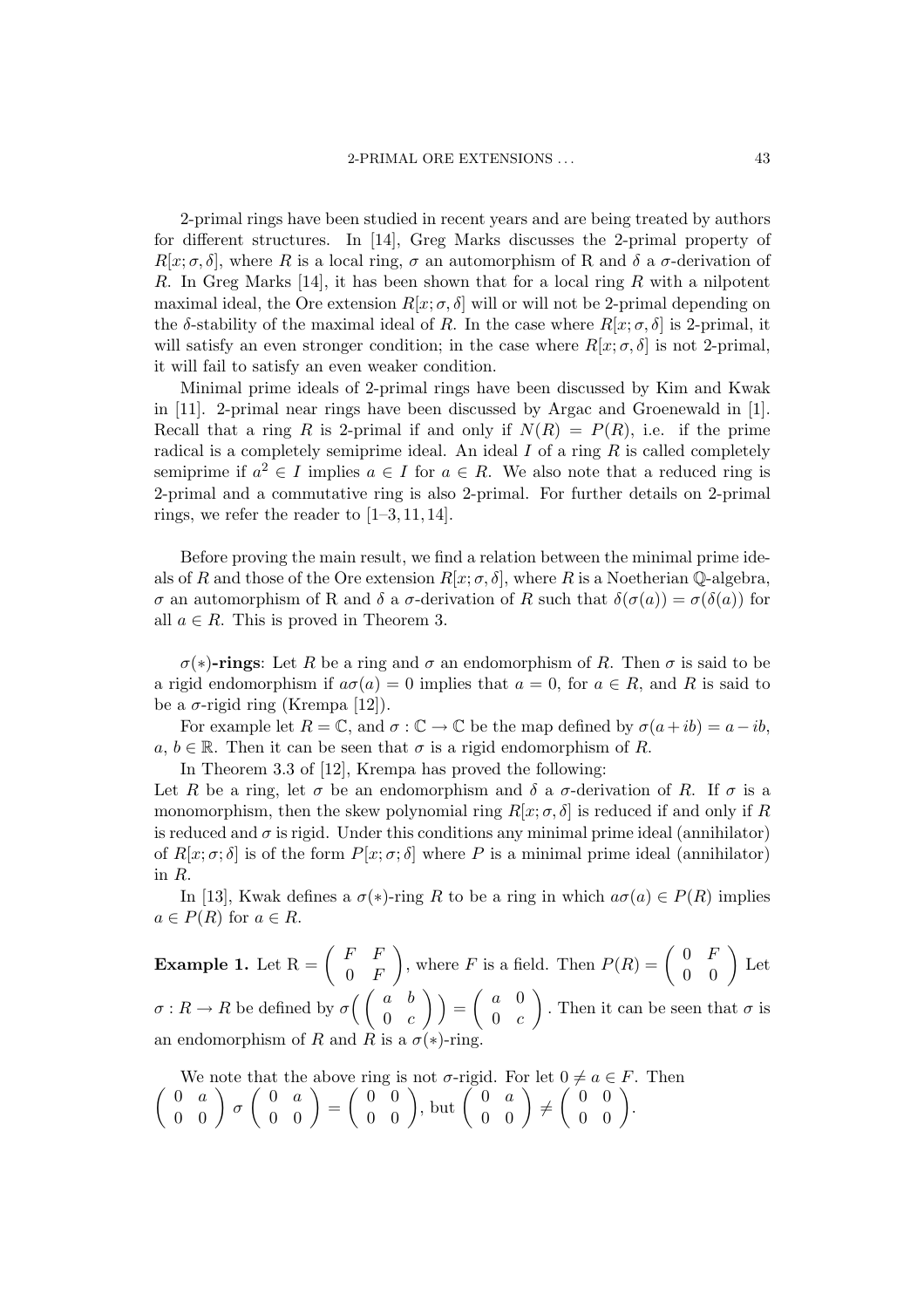#### 44 VIJAY KUMAR BHAT

Kwak in [13] also establishes a relation between a 2-primal ring and a  $\sigma(*)$ -ring. The property is also extended to the skew-polynomial ring  $R[x; \sigma]$ . It has been proved in Theorem 5 of [13] that if R is a 2-primal ring and  $\sigma$  is an automorphism of R, then R is a  $\sigma(*)$ -ring if and only if  $\sigma(P) = P$  for all  $P \in Min.Spec(R)$ . In Theorem 12 of [13] it has been proved that if R is a  $\sigma(*)$ -ring with  $\sigma(P(R)) = P(R)$ , then  $R[x; \sigma]$  is 2-primal if and only if  $P(R)[x; \sigma] = P(R[x; \sigma])$ .

It is known that if R is a 2-primal Noetherian Q-algebra, and  $\delta$  is a derivation of R, then  $R[x; \delta]$  is 2-primal Noetherian. (Theorem 2.4 of Bhat [3]).

Let now R be a ring,  $\sigma$  an automorphism of R and  $\delta$  a  $\sigma$ -derivation of R. Recall from Bhat [2] that R is said to be a  $\delta$ -ring if  $a\delta(a) \in P(R)$  implies  $a \in P(R)$  for  $a \in R$ . It is known that if R is a  $\delta$ -Noetherian Q-algebra,  $\sigma$  an automorphism of R and  $\delta$  a  $\sigma$ -derivation of R such that  $\delta(\sigma(a)) = \sigma(\delta(a))$  for all  $a \in R$ ,  $\sigma(P) = P$  for all  $P \in Min.Spec(R)$  and  $\delta(P(R)) \subseteq P(R)$ , then  $R[x; \sigma, \delta]$  is 2-primal Noetherian (Theorem 2.4 of Bhat [2]).

In a sense we generalize the above results of Bhat [2, 3] when  $\sigma$  is an automorphism of R and ultimately investigate the 2-primal property of  $R[x; \sigma, \delta]$  when R is a  $\sigma(*)$ -Noetherian Q-algebra and prove the following, even without the hypothesis of R being a  $\delta$ -ring:

Let R be a Noetherian  $\sigma(*)$ -ring, which is also an algebra over  $\mathbb Q$ . Further  $P \in Min.Spec(O(R))$  imply that  $P \cap R \in Min.Spec(R)$ . Then  $R[x; \sigma, \delta]$  is 2-primal Noetherian, where  $\delta(\sigma(a)) = \sigma(\delta(a))$  for all  $a \in R$ .

This result is proved in Theorem 5. We note that for a Noetherian  $\sigma(*)$ -ring,  $\sigma(P) = P$  for all  $P \in Min.Spec(R)$  (Theorem 2), and this is crucial in proving Theorem 4 and, therefore, the main result (Theorem 5).

We generalize Theorem 7 of [5] which states the following:

**Theorem 7 of [5].** Let R be a Noetherian ring, which is also an algebra over  $\mathbb{Q}$ . Let  $\sigma$  be an automorphism of R such that R is a  $\sigma(*)$ -ring and  $\delta$  be a  $\sigma$ -derivation of R such that R is a  $\delta$ -ring and  $\delta(\sigma(a)) = \sigma(\delta(a))$  for all  $a \in R$ . Further let  $P \in Min.Spec(O(R))$  imply that  $P \cap R \in Min.Spec(R)$ . Then  $R[x; \sigma, \delta]$  is 2-primal Noetherian.

# 2 Ore extensions

Recall that an ideal I of a ring R is called  $\sigma$ -invariant if  $\sigma(I) = I$ . Also I is called completely prime if  $ab \in I$  implies  $a \in I$  or  $b \in I$  for  $a, b \in R$ . ([13])

In commutative case completely prime and prime have the same meaning. We also note that every completely prime ideal of a ring  $R$  is a prime ideal, but the converse need not be true.

The following example shows that a prime ideal need not be a completely prime ideal.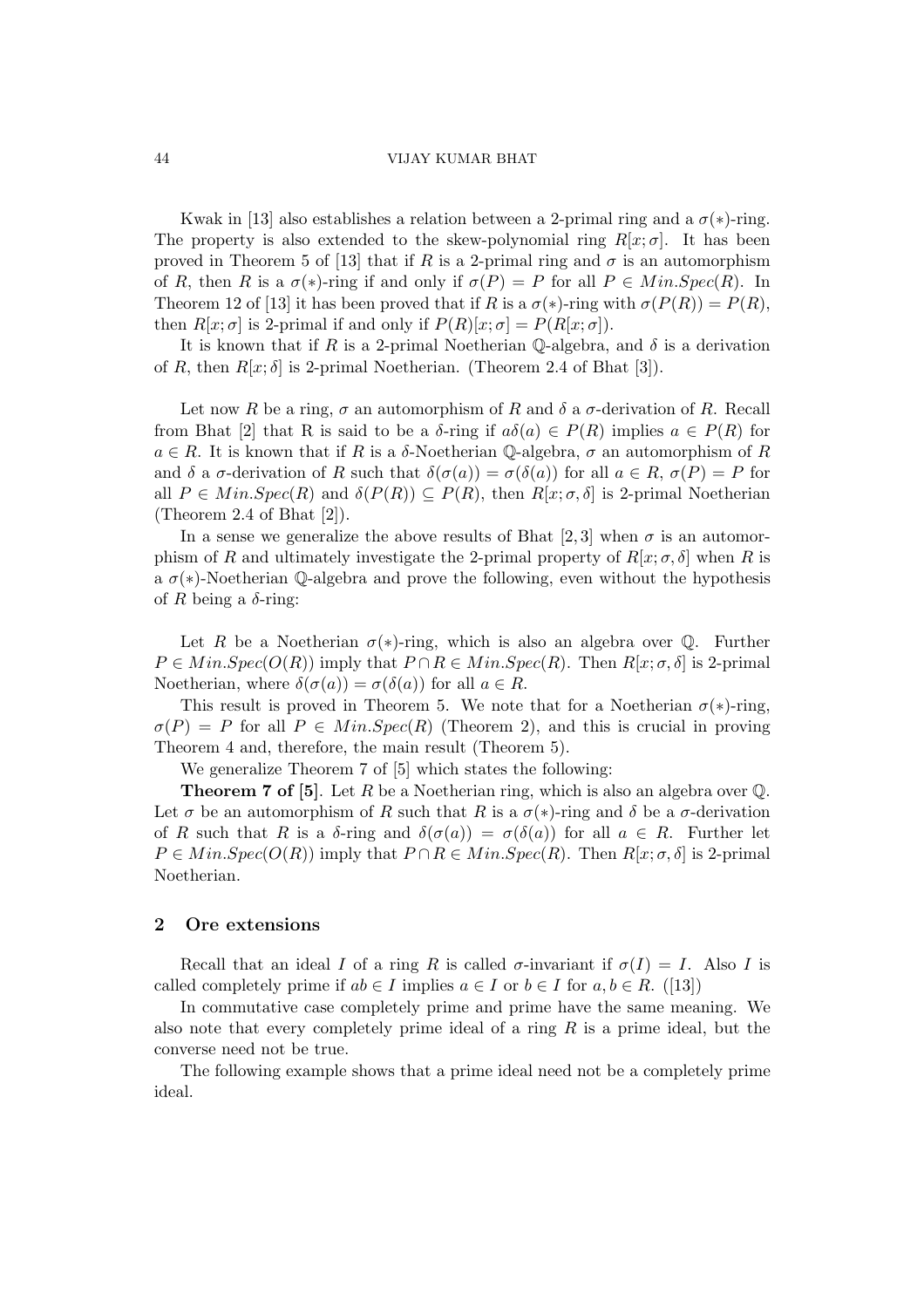Example 2. Let  $R =$  $\overline{a}$ Z Z  $\begin{pmatrix} \mathbb{Z} & \mathbb{Z} \\ \mathbb{Z} & \mathbb{Z} \end{pmatrix} = M_2(\mathbb{Z})$ . If p is a prime number, then the ideal  $P = M_2(p\mathbb{Z})$  is a prime ideal of R, but is not completely prime, since for  $a=\left(\begin{array}{cc} 1 & 0 \\ 0 & 0 \end{array}\right)$  $\begin{pmatrix} 0 \\ 0 \\ 0 \end{pmatrix}$  and  $b = \begin{pmatrix} 0 & 0 \\ 0 & 1 \end{pmatrix}$ Filme ideal of  $R$ , but is not completely prime, since re<br>  $\begin{pmatrix} 0 & 0 \\ 0 & 1 \end{pmatrix}$ , we have  $ab \in P$ , even though  $a \notin P$  and  $b \notin P$ .

We also recall that an ideal J of a ring is called a  $\sigma$ -prime ideal of R if J is σ-invariant and for any σ-invariant ideals K and L with  $KL \subseteq J$ , we have  $K \subseteq J$ or  $L \subseteq J$ .

We also note that if R is a Noetherian ring, then  $Min.Spec(R)$  is finite (Theorem 2.4 of Goodearl and Warfield [10]) and for any automorphism  $\sigma$  of R and for any  $U \in Min.Spec(R)$ , we have  $\sigma^{i}(U) \in Min.Spec(R)$  for all  $i \in \mathbb{N}$ , therefore, it follows that there exists some  $m \in N$  such that  $\sigma^{m}(U) = U$  for all  $U \in Min.Spec(R)$ . As mentioned earlier we denote  $\cap_{i=0}^m \sigma^i(U)$  by  $U^0$ .

We now prove the following Theorem. This Theorem has not been used to prove the main Theorem, but gives an idea to find a relation between  $Min.Spec(R)$  and  $Min.Spec(O(R))$  (namely Theorem 3) which is crucial in proving the main result (Theorem 5):

**Theorem 1.** Let R be a Noetherian ring and  $\sigma$  an automorphism of R. Let  $S =$  $R[x; \sigma]$  be as usual. Then:

- 1. If  $P \in Min.Spec(S)$ , then  $P = (P \cap R)S$  and there exists  $U \in MinSpec(R)$ such that  $P \cap R = U^0$ .
- 2. If  $U \in Min.Spec(R)$ , then  $U^{0}S \in Min.Spec(S)$ .

Proof. See Theorem 2.4 of Bhat [6].

**Proposition 1.** Let R be a ring and  $\sigma$  an automorphism of R. Then R is a  $\sigma(*)$ -ring implies R is 2-primal.

*Proof.* Let  $a \in R$  be such that  $a^2 \in P(R)$ . Then  $a\sigma(a)\sigma(a\sigma(a)) = a\sigma(a)\sigma(a)\sigma^2(a) \in$  $\sigma(P(R)) = P(R)$ . Therefore  $a\sigma(a) \in P(R)$  and hence  $a \in P(R)$ .

A necessary and sufficient condition for a Noetherian ring to be a  $\sigma(*)$ -ring is given by Bhat in Theorem 2.4 of [4]:

**Theorem 2.** Let R be a Noetherian ring. Then R is a  $\sigma(*)$ -ring if and only if for each minimal prime U of R,  $\sigma(U) = U$  and U is completely prime ideal of R.

Proof. Theorem 2.4 of [4].

We now give a relation between the minimal prime ideals of  $R$  and those of  $R[x; \sigma, \delta]$ , where R is a Noetherian Q-algebra,  $\sigma$  an automorphism of R and  $\delta$  a  $\sigma$ -derivation of R. This is proved in Theorem 3. Towards this we have the following:

 $\Box$ 

 $\Box$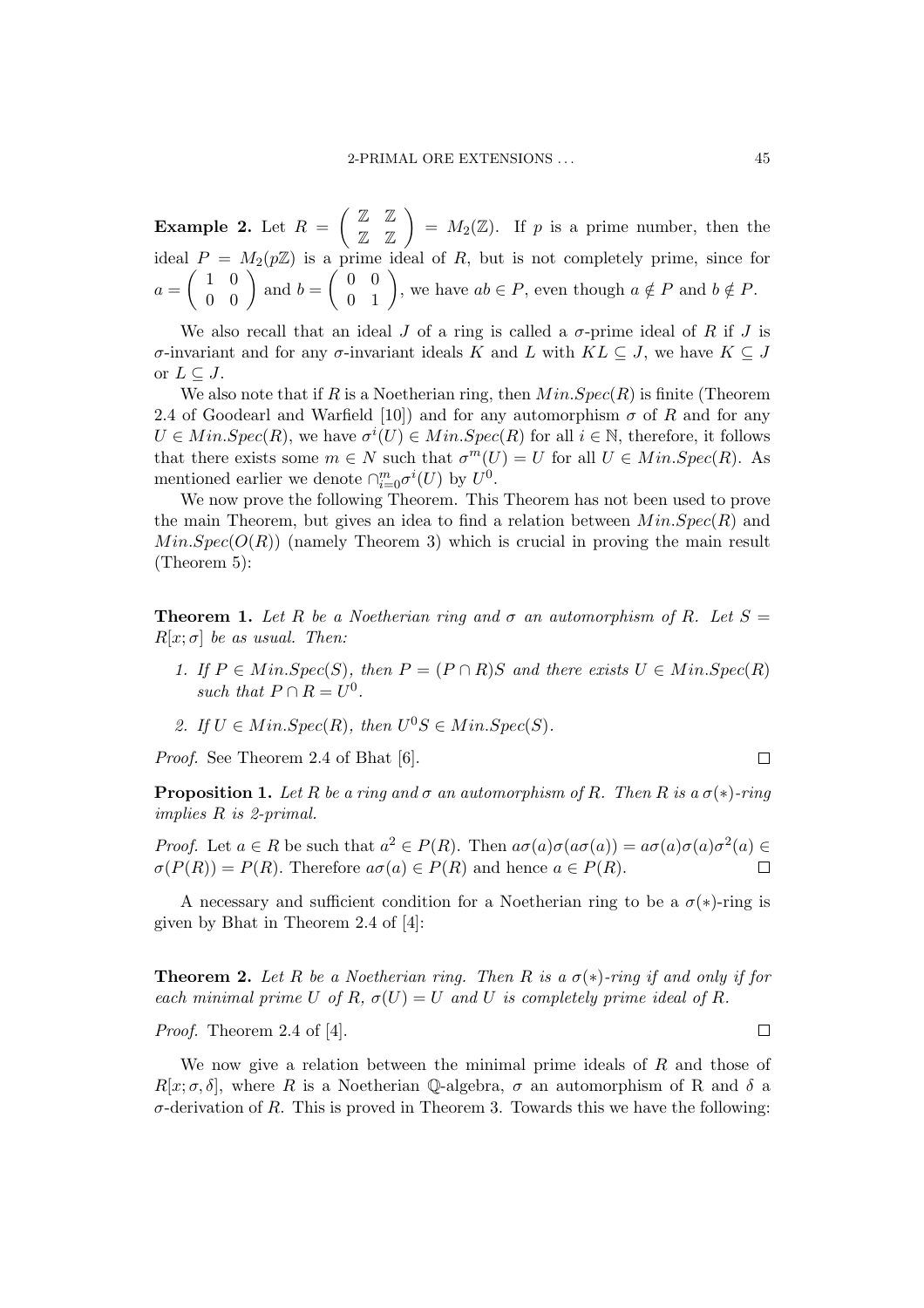### 46 VIJAY KUMAR BHAT

**Proposition 2.** Let R be a Noetherian Q-algebra,  $\sigma$  an automorphism and  $\delta$  a  $\sigma$ -derivation of R such that  $\delta(\sigma(a)) = \sigma(\delta(a))$  for all  $a \in R$ . Then  $e^{t\delta}$  is an automorphism of  $T = R[[t, \sigma]]$ , the skew power series ring.

Proof. The proof is on the same lines as in Seidenberg [16] and in the noncommutative case on the same lines as provided by Blair and Small in [8].  $\Box$ 

Henceforth we denote  $R[[t, \sigma]]$  by T. Let I be an ideal of R such that  $\sigma(I) = I$ . Then it is easy to see that  $TI \subseteq IT$  and  $IT \subseteq TI$ . Hence  $TI = IT$  is an ideal of T.

**Lemma 1.** Let R be a Noetherian Q-algebra,  $\sigma$  an automorphism and  $\delta$  a  $\sigma$ derivation of R such that  $\delta(\sigma(a)) = \sigma(\delta(a))$  for all  $a \in R$ . Let I be an ideal of R such that  $\sigma(I) = I$ . Then I is  $\delta$ -invariant if and only if IT is  $e^{t\delta}$ -invariant.

*Proof.* Let IT be  $e^{t\delta}$ -invariant. Let  $a \in I$ . Then  $a \in IT$ . So  $e^{t\delta}(a) \in IT$ ; i.e.  $a+t\delta(a)+(t^2\delta^2/2!)$  $(a)+... \in IT$ . Therefore  $\delta(a) \in I$ .

Conversely suppose that  $\delta(I) \subseteq I$  and let  $f = \sum t^i a_i \in IT$ . Then  $e^{t\delta}(f) =$  $f + t\delta(f) + (t^2\delta^2/2!)(f) + \dots \in IT$ , as  $\delta(a_i) \in I$ . Therefore  $e^{t\delta}(IT) \subseteq IT$ . Replacing  $e^{t\delta}$  by  $e^{-t\delta}$ , we get that  $e^{t\delta}(IT) = IT$ .  $\Box$ 

**Assumption A:** Henceforth we assume that R is a ring and T as usual such that for any  $U \in Min.Spec(R)$  with  $\sigma(U)=U, UT \in Min.Spec(T)$ .

**Proposition 3.** Let R be a Noetherian Q-algebra. Let  $\sigma$  be an automorphism of R and  $\delta$  be a  $\sigma$ -derivation of R such that  $\delta(\sigma(a)) = \sigma(\delta(a))$  for all  $a \in R$ . Then  $P \in Min.Spec(R)$  with  $\sigma(P) = P$  implies  $\delta(P) \subset P$ .

*Proof.* Let T be as usual. Now by Proposition (2)  $e^{t\delta}$  is an automorphism of T. Let  $P \in Min.Spec(R)$ . Then by assumption  $PT \in Min.Spec(T)$ . Therefore there exists an integer  $n \geq 1$  such that  $(e^{t\delta})^n(PT) = PT$ , i.e.  $e^{nt\delta}(PT) = PT$ . But R is a Q-algebra, therefore,  $e^{t\delta}(PT) = PT$  and now Lemma 1 implies  $\delta(P) \subseteq P$ .  $\Box$ 

**Proposition 4.** Let R be a  $\sigma(*)$ -ring, which is also an algebra over Q and  $U \in$  $Min.Spec(R)$ . Then  $U(O(R))=U[x; \sigma, \delta]$  is a completely prime ideal of  $O(R)$  =  $R[x; \sigma, \delta]$ , where  $\delta$  is a  $\sigma$ -derivation of R such that  $\delta(\sigma(a)) = \sigma(\delta(a))$  for all  $a \in R$ .

Proof. Let  $U \in Min.Spec(R)$ . Then  $\sigma(U)=U$  by Theorem 2, and  $\delta(U) \subseteq U$  by Proposition 3). Now R is 2-primal by Proposition 1 and furthermore  $U$  is completely prime by Theorem 2. Now we note that  $\sigma$  can be extended to an automorphism  $\bar{\sigma}$  of  $R/U$  and  $\delta$  can be extended to a  $\overline{\sigma}$ -derivation  $\overline{\delta}$  of  $R/U$ . Now it is well known that  $O(R)/U(O(R)) \simeq (R/U)[x;\overline{\sigma},\overline{\delta}]$  and hence  $U(O(R))$  is a completely prime ideal of  $O(R)$ .  $\Box$ 

**Theorem 3.** Let R be a Noetherian Q-algebra. Consider  $O(R)$  as usual such that R is a  $\sigma(*)$ -ring and  $\delta(\sigma(a)) = \sigma(\delta(a))$  for all  $a \in R$ . Then  $P_1 \in Min.Spec(R)$  with  $\sigma(P_1) = P_1$  implies that  $O(P_1) \in Min.Spec(O(R))$ .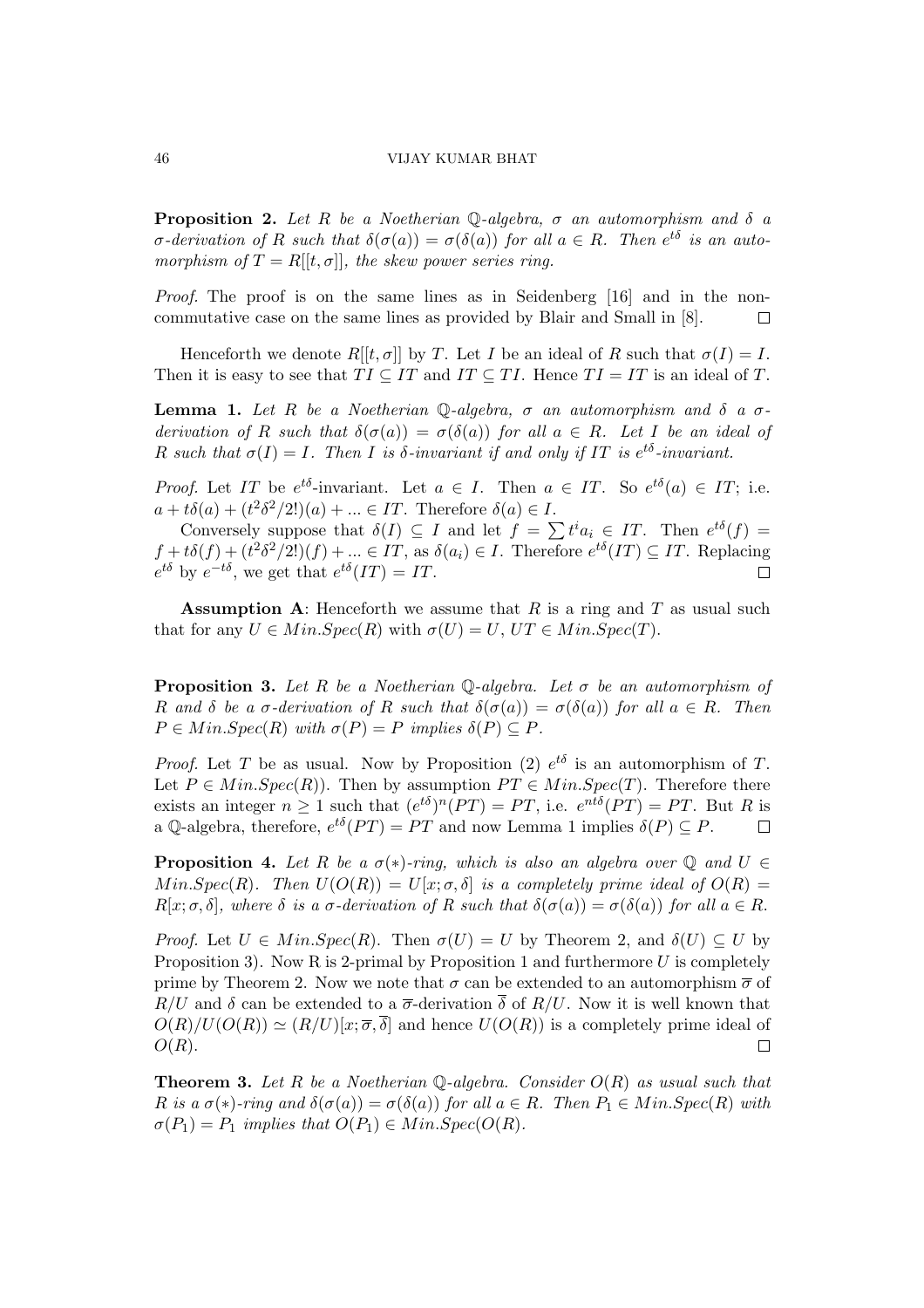*Proof.* Let  $P_1 \in Min.Spec(R)$ . Now by Theorem  $2 \sigma(P_1)=P_1$ , and by Proposition 3  $\delta(P_1) \subseteq P_1$ . Now Proposition (3.3) of [9] implies that  $O(P_1) \in Spec(O(R))$ . Suppose  $O(P_1) \notin Min.Spec(O(R))$  and  $P_2 \subset O(P_1)$  be a minimal prime ideal of  $O(R)$ . Then  $P_2 = O(P_2 \cap R) \subset O(P_1) \subseteq Min.Spec(O(R))$ . Therefore  $(P_2 \cap R) \subset P_1$  which is a contradiction, as  $(P_2 \cap R) \in Spec(R)$ . Hence  $O(P_1) \in Min.Spec(O(R))$ .  $\Box$ 

We now prove the following Theorem, which is crucial in proving Theorem 5.

**Theorem 4.** Let R be a Noetherian  $\sigma(*)$ -ring, which is also an algebra over  $\mathbb{Q}$ ,  $\sigma$ an automorphism of R and  $\delta$  a  $\sigma$ -derivation of R such that  $\delta(\sigma(a)) = \sigma(\delta(a))$  for all  $a \in R$ . Then  $R[x; \sigma, \delta]$  is 2-primal if and only if  $P(R)[x; \sigma, \delta] = P(R[x; \sigma, \delta])$ .

*Proof.* Let  $R[x; \sigma, \delta]$  be 2-primal. Now by Proposition 4  $P(R[x; \sigma, \delta]) \subset P(R)[x; \sigma, \delta]$ . Let

$$
f(x) = \sum_{j=0}^{n} x^{j} a_j \in P(R)[x; \sigma, \delta].
$$

Now R is a 2-primal subring of  $R[x; \sigma, \delta]$  by Proposition 1, which implies that  $a_i$  is nilpotent and thus

$$
a_j \in N(R[x; \sigma, \delta]) = P(R[x; \sigma, \delta]).
$$

So we have  $x^j a_j \in P(R[x; \sigma, \delta])$  for each j,  $0 \leq j \leq n$ , which implies that  $f(x) \in P(R[x; \sigma, \delta])$ . Hence  $P(R)[x; \sigma, \delta] = P(R[x; \sigma, \delta])$ .

Conversely suppose that  $P(R)[x;\sigma,\delta] = P(R[x;\sigma,\delta])$ . We will show that  $R[x; \sigma, \delta]$  is 2-primal. Let

$$
g(x) = \sum_{i=0}^{n} x^i b_i \in R[x; \sigma, \delta], b_n \neq 0
$$

be such that

$$
(g(x))^2 \in P(R[x; \sigma, \delta]) = P(R)[x; \sigma, \delta].
$$

We will show that  $g(x) \in P(R[x; \sigma, \delta])$ . Now leading coefficient  $\sigma^{2n-1}(b_n)b_n \in$  $P(R) \subseteq P$ , for all  $P \in Min.Spec(R)$ . Also  $\sigma(P) = P$  and P is completely prime by Theorem 2. Therefore we have  $b_n \in P$ , for all  $P \in Min.Spec(R)$ , i.e.  $b_n \in P(R)$ . Now  $\delta(P) \subseteq P$  for all  $P \in Min.Spec(R)$  by Proposition 3, we get

$$
(\sum_{i=0}^{n-1} x^i b_i)^2 \in P(R[x; \sigma, \delta]) = P(R)[x; \sigma, \delta]
$$

and as above we get  $b_{n-1} \in P(R)$ . With the same process in a finite number of steps we get  $b_i \in P(R)$  for all  $i, 0 \le i \le n$ . Thus we have  $g(x) \in P(R)[x; \sigma, \delta]$ , i.e.  $g(x) \in P(R[x; \sigma, \delta])$ . Therefore,  $P(R[x; \sigma, \delta])$  is completely semiprime. Hence  $R[x; \sigma, \delta]$  is 2-primal.  $\Box$ 

**Theorem 5.** Let R be a Noetherian, which is also an algebra over  $\mathbb{Q}$ . Let  $\sigma$  be an automorphism of R such that R is a  $\sigma(*)$ -ring and  $\delta$  a  $\sigma$ -derivation of R such that  $\delta(\sigma(a)) = \sigma(\delta(a))$  for all  $a \in R$ . Further let  $P \in Min.Spec(O(R))$  imply that  $P \cap R \in Min.Spec(R)$ . Then  $O(R)=R[x;\sigma,\delta]$  is 2-primal Noetherian.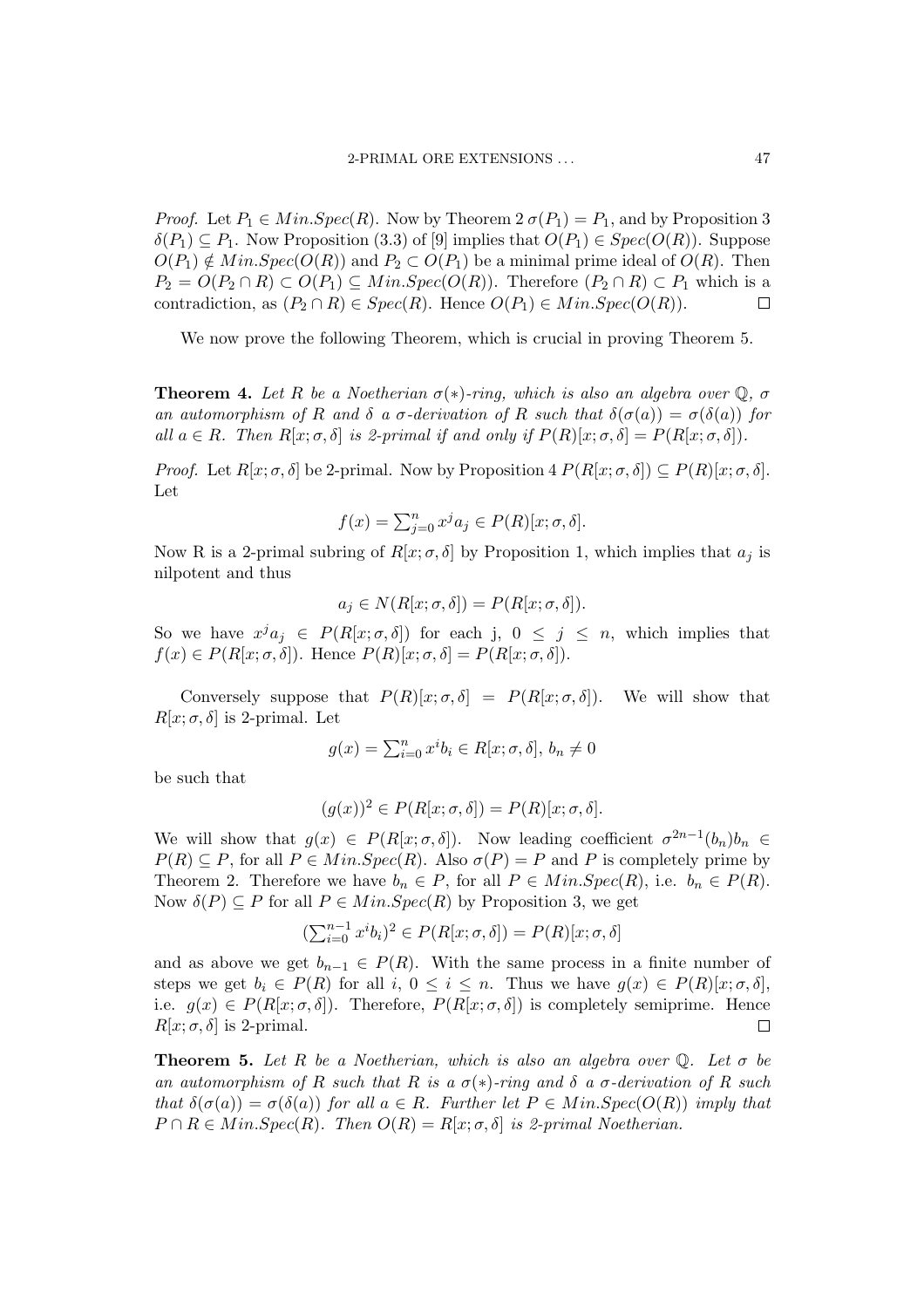#### 48 VIJAY KUMAR BHAT

*Proof.*  $R[x; \sigma, \delta]$  is Noetherian by Hilbert Basis Theorem (Theorem 1.12 of Goodearl and Warfield [10]). We now use Theorem 3 to get that  $P(R)[x; \sigma, \delta] = P(R[x; \sigma, \delta])$ , and the result now follows from Theorem 4.  $\Box$ 

We note that the hypothesis that R is a  $\sigma(*)$ -ring can not be deleted as can be seen below:

**Example 3.** Let  $R = K \oplus K$ , where K is a field. Then the Ore extension  $O(R)$  $R[x; \sigma, 0]$ , where  $\sigma$  is an automorphism of R defined by  $\sigma((a;b)) = (b;a)$ , is a prime ring. Thus P = 0 is a minimal prime of  $O(R)$ . But  $P \cap R = 0$  is not a prime ideal of R.

The following example shows that if R is a Noetherian ring, then  $R[x; \sigma, \delta]$  need not be 2-primal.

**Example 4.** Let  $R = \mathbb{Q} \oplus \mathbb{Q}$  with  $\sigma(a, b) = (b, a)$ . Then the only  $\sigma$ -invariant ideals of R are  $\{0\}$  and R, and so R is  $\sigma$ -prime. Let  $\delta: R \to R$  be defined by  $\delta(r) = ra - a\sigma(r)$ , where  $a = (0, \alpha) \in R$ . Then  $\delta$  is a  $\sigma$ -derivation of R and  $R[x; \sigma, \delta]$ is prime and  $P(R[x; \sigma, \delta]) = 0$ . But  $(x(1, 0))^2 = 0$  as  $\delta(1, 0) = -(0, \alpha)$ . Therefore  $R[x; \sigma, \delta]$  is not 2-primal. If  $\delta$  is taken to be the zero map, then even  $R[x; \sigma]$  is not 2-primal.

The following example shows that if R is a Noetherian ring, then even  $R[x]$  need not be 2-primal.

**Example 5.** Let  $R = M_2(\mathbb{Q})$ , the set of  $2 \times 2$  matrices over  $\mathbb{Q}$ . Then  $R[x]$  is a prime ring with non-zero nilpotent elements, and so can not be 2-primal.

From these examples we conclude that if R is a Noetherian ring, then even  $R[x]$ need not be 2-primal. But it is known that if  $R$  is a 2-primal Noetherian  $\mathbb Q$ -algebra and  $\delta$  is a derivation of R, then  $R[x;\delta]$  is 2-primal Noetherian (Theorem 2.4 of Bhat [3]), and therefore, we have the following question:

Question: If R is a 2-primal ring, is  $R[x; \sigma, \delta]$  2-primal (even if R is commutative or the special case when  $R$  is Noetherian)?

### References

- [1] Argac N., Groenewald N. J. A generalization of 2-primal near rings. Quaest. Math., 2004, 27(4), 397–413.
- [2] BHAT V. K. On 2-primal Ore extensions. Ukr. Math. Bull., 2007, 4(2), 173–179.
- [3] BHAT V.K. Differential operator rings over 2-primal rings. Ukr. Math. Bull., 2008, 5(2), 153–158.
- [4] BHAT V. K., KUMARI NEETU, Transparency of  $\sigma(*)$ -Rings and Their Extensions. Int. J. Algebra, 2008, 2(19), 919–924.
- [5] Bhat V. K. Ore extensions over 2-primal Noetharian rings. Bul. Acad. Stiinte Repub. Mold. Mat., 2008, **3(58)**, 34-43.